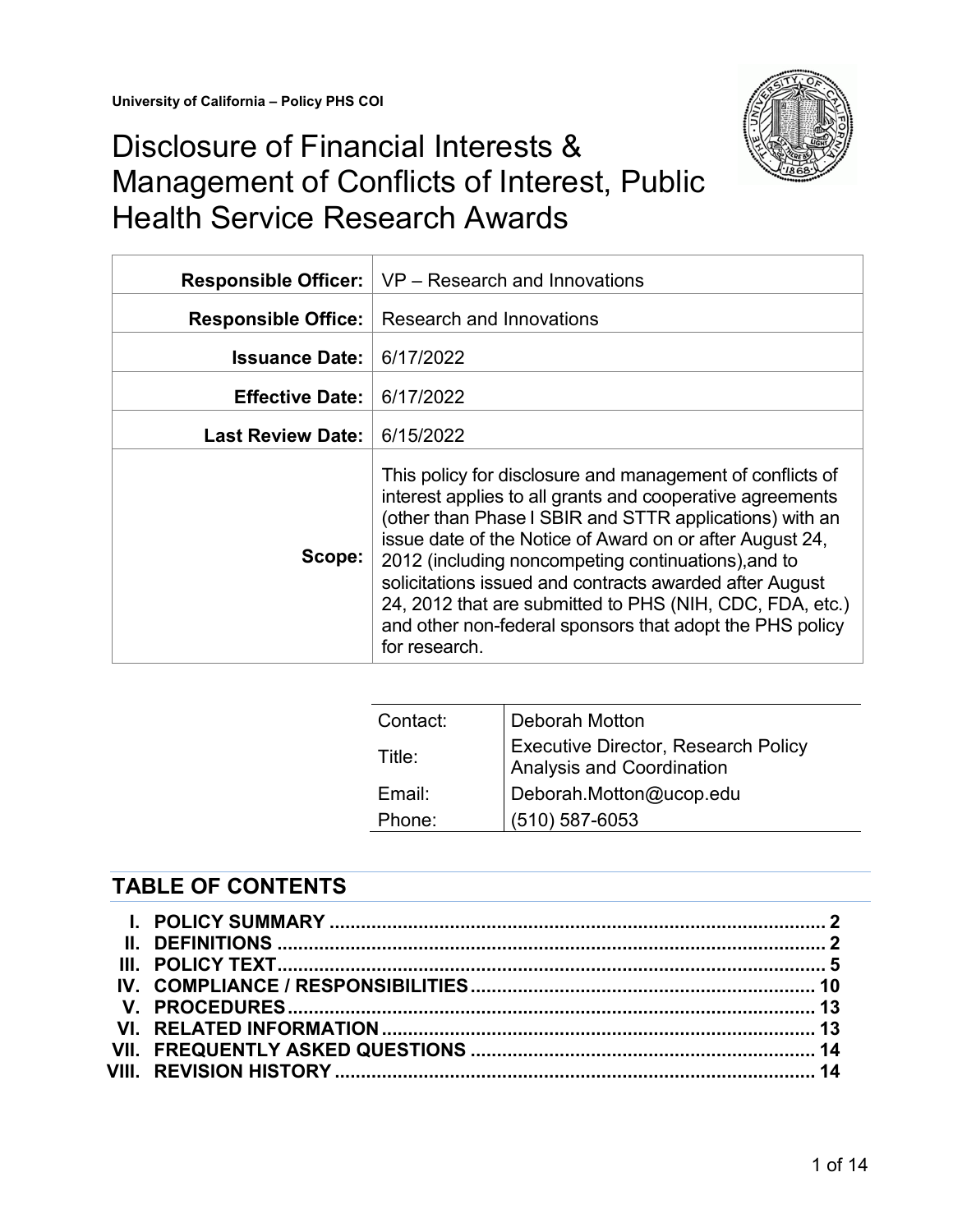Disclosure of Financial Interests & Management of COI, PHS Research Awards

## <span id="page-1-0"></span>**I. POLICY SUMMARY**

#### **PURPOSE, SCOPE AND APPLICATION**

The federal Department of Health and Human Services (HHS) has determined, pursuant to 42 C.F.R. Part 50, Subpart F and 45 C.F.R. Part 94, as revised on August 25, 2011, that effective no later than August 24, 2012, Public Health Service (PHS) - sponsored Investigators shall be subject to specific requirements regarding the disclosure and management of conflicts of interest with regard to research in order to provide a reasonable expectation that PHSsponsored research will be conducted free of bias resulting from Investigator Financial Conflicts of Interest.

These regulations require the University to maintain a written policy on conflict of interest disclosure as a condition for receiving PHS awards. Therefore, the University is obligated to establish this policy consistent with these regulations to require disclosure, and identification and management of Financial Conflicts of Interest for all Investigators supported by PHS (NIH, CDC, FDA, etc.) research awards and other non-federal sponsors that adopt the PHS policy, (for example, American Heart Association and the American Cancer Society). This policy is also used to implement the federal Department of Energy (DOE) Interim Conflict of Interest Policy for Financial Assistance, which applies to all DOE financial assistance applications and awards with the exception of those from the Office of Indian Energy and Phase I SBIR/STTR applications and financial assistance awards.

This policy applies to all grants and cooperative agreements with an issue date of the Notice of Award on or after August 24, 2012 (including noncompeting continuations), and to solicitations issued and contracts awarded after August 24, 2012 that are for research. These federal requirements are applicable to all proposals for extramural awards submitted to PHS.

Consistent with PHS regulations, this policy will be made available via a publicly- accessible website. All University of California Investigators (that is, individuals who, regardless of position or title, are responsible for the design, conduct or reporting of PHS supported research, and Investigators seeking PHS research support) shall be informed where this policy and relevant reporting requirements may be accessed via the web.

## <span id="page-1-1"></span>**II. DEFINITIONS**

### **Designated Official(s)**

An official or officials designated by the campus Chancellor or National Laboratory Director, or designee, to solicit and review Investigators' completed Disclosure of Financial Interest forms and who may determine whether the Investigator has a Financial Conflict of Interest.

### **Financial Conflict of Interest**

A Significant Financial Interest that is related to the PHS-funded research activity in which the Investigator is engaged and that could directly and significantly affect the design, conduct and/or reporting of PHS-funded research activity.

### **Independent Substantive Review Committee (ISRC)**

A Committee which may be appointed (in lieu of or in addition to a designated individual) by the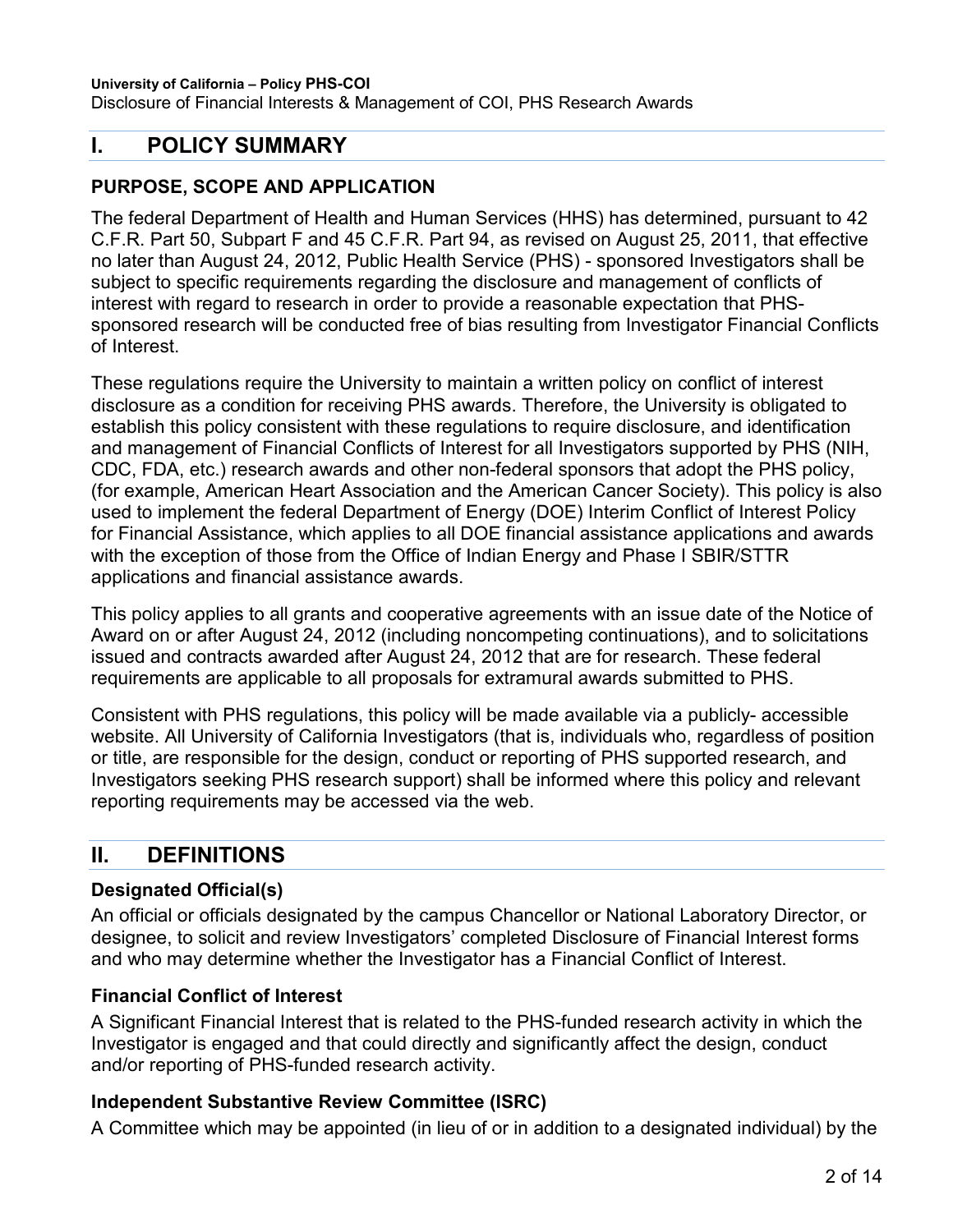Disclosure of Financial Interests & Management of COI, PHS Research Awards

Chancellor or National Laboratory Director (or designee) to review Investigators' Significant Financial Interests related to PHS funded research, and to serve as the Designated Official(s) who determines whether any of the Significant Financial Interests constitutes a Financial Conflict of Interest. At the campus' discretion, this review may by conducted by either an individual designated as a Designated Official or the ISRC.

#### **Institutional Responsibilities**

Teaching/education, research, outreach, clinical service, and University and public service on behalf of the University of California which are in the course and scope of the Investigator's University of California appointment/employment.

#### **Investigator**

Any individual responsible for the design, conduct, or reporting of the results of work performed or to be performed under the PHS-sponsored project. This includes the Principal Investigator, Co-Investigators, and any other individual who has responsibility for designing, conducting, or reporting of research funded by PHS or proposed for such funding.

### **Key Personnel**

A PHS research Project Director, Principal Investigator and any other personnel considered essential to work performance and identified as Key Personnel in the contract proposal, grant, or contract.

#### **Principal Investigator**

An Investigator, (normally an academic appointee), who has primary responsibility for the scientific and technical conduct, reporting, fiscal and programmatic administration of a sponsored project.

### **Research**

 $\overline{a}$ 

As used in this Policy, any activity for which research funding is available from a PHS- awarding agency, including but not limited to research grants, cooperative agreements, career development awards, center grants, individual fellowship awards, infrastructure awards, Institutional training grants, program projects or research resources awards, conference grants, and Phase II Small Business Innovative Research (SBIR) and Phase II Small Business Technology Transfer Research (STTR) awards. Excluded from this Policy, consistent with the underlying federal regulations, are Phase I Small Business Innovative Research (SBIR) and Phase I Small Business Technology Transfer Research (STTR) awards.

### **Significant Financial Interest (SFI)**

Consistent with federal regulations (42 CFR Part 50.603 and 45 CFR Part 94.3), Significant Financial Interest means a financial interest consisting of one or more of the following interests of the Investigator or the Investigator's spouse or registered domestic partner<sup>[1](#page-2-0)</sup> and dependent children for the following categories:

<span id="page-2-0"></span><sup>1</sup> The inclusion of "registered domestic partner" is consistent with California State law (Family Code section 297 et seq.), but is not specifically required under PHS regulations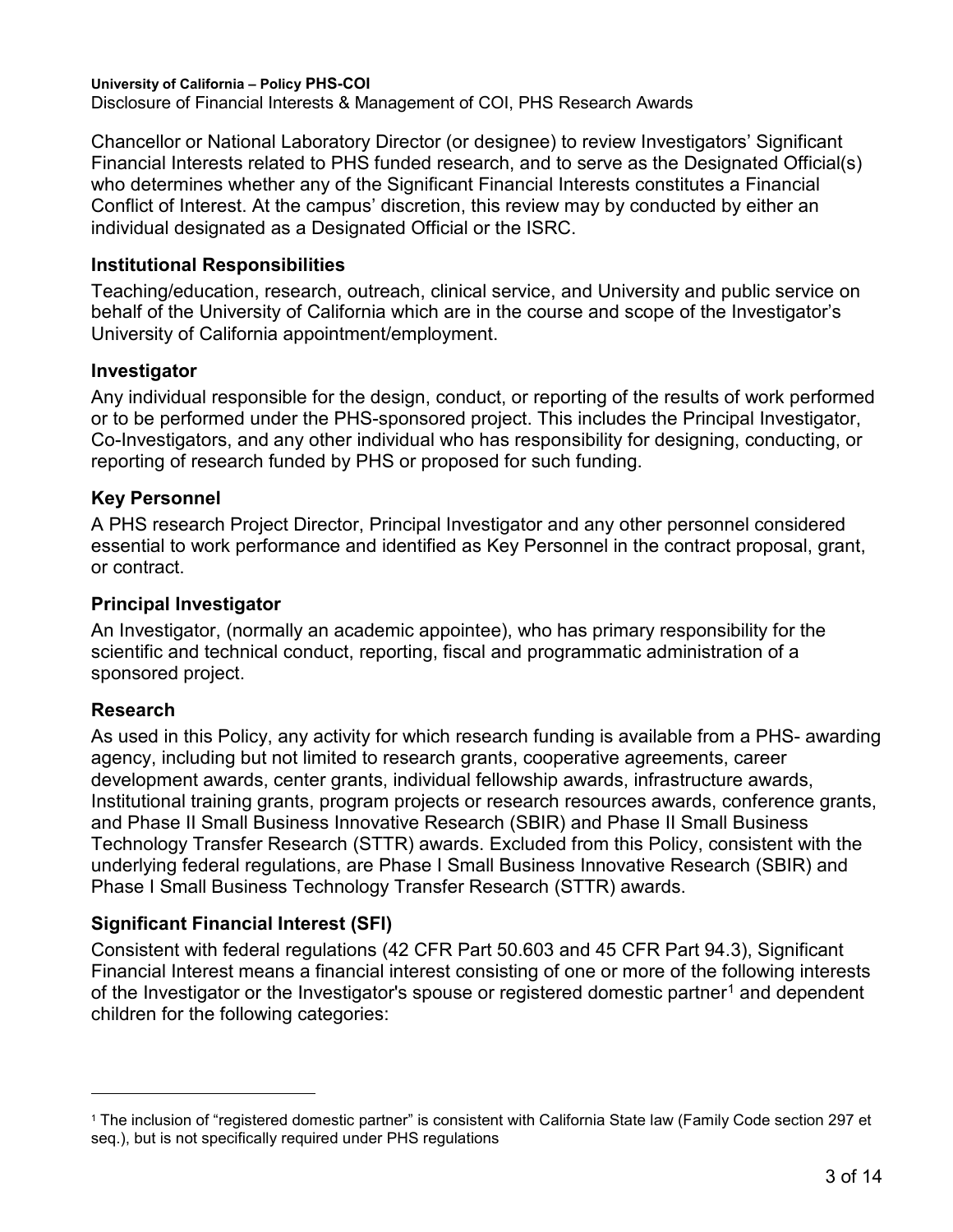Disclosure of Financial Interests & Management of COI, PHS Research Awards

- A. With regard to any *publicly-traded entity* (domestic or foreign), a Significant Financial Interest exists if the value of any remuneration (other than remuneration described in the exceptions below) received from the entity in the twelve months preceding the disclosure and the value of any equity interest in the entity as of the date of disclosure, when aggregated, exceeds \$5,000. Included are salary (other than salary described in the exceptions below), consulting fees, honoraria, and the equity interest value at the date of disclosure as determined by public prices or other reasonable measure of fair market value;
- B. With regard to any *non-publicly-traded entity* (domestic or foreign), including a non-U.S. institution of higher education or a non-U.S. government agency, a Significant Financial Interest exists if the value of any remuneration (other than remuneration described in the exceptions below) received from the entity in the twelve months preceding the disclosure, when aggregated, exceeds \$5,000, or when the Investigator (or the Investigator's spouse, registered domestic partner, or dependent children) holds any equity interest;
- C. Intellectual property rights and interests, upon receipt of income, exceeding \$5,000 during the twelve months preceding disclosure from such rights and interests. However, Significant Financial Interests do not include royalties received from the University of California Regents;
- D. Travel related to the Investigator's Institutional Responsibilities must also be disclosed when the travel is reimbursed or sponsored by an individual or entity other than a U.S. federal, state or local government agency, a U.S. institution of higher education, or a research institute, academic medical center, or hospital affiliated with a U.S. institution of higher education. Consistent with federal regulations and as described in [RPAC Operating](https://researchmemos.ucop.edu/index.php/site/memoDetail/memo_id/RPAC-13-03)  [Guidance Memo 13-03,](https://researchmemos.ucop.edu/index.php/site/memoDetail/memo_id/RPAC-13-03) individual UC campuses/locations have the discretion to develop and implement local procedures that either (1) require disclosure of all such reimbursed or sponsored travel related to a PHS-funded Investigators' Institutional Responsibilities, regardless of the amount, or (2) require disclosure of such reimbursed or sponsored travel only if the aggregated total of such reimbursed or sponsored travel exceeds \$5,000 per entity during the twelve months preceding disclosure.

**Exceptions**: The term "Significant Financial Interest" does not include the following types of financial interests:

- Salary, royalties, or other payments made by the University of California Regents to a University of California Investigator who is currently employed or otherwise appointed by the University;
- Income from seminars, lectures, teaching engagements, or service on advisory committees or review panels sponsored by a government agency of the United States (including federal, state, or local government), a U.S. institution of higher education, or a research institute, academic medical center or hospital affiliated with a U.S. institution of higher education;
- Income from investment vehicles, such as mutual funds and retirement funds, in which the Investigator does not directly control investment decisions..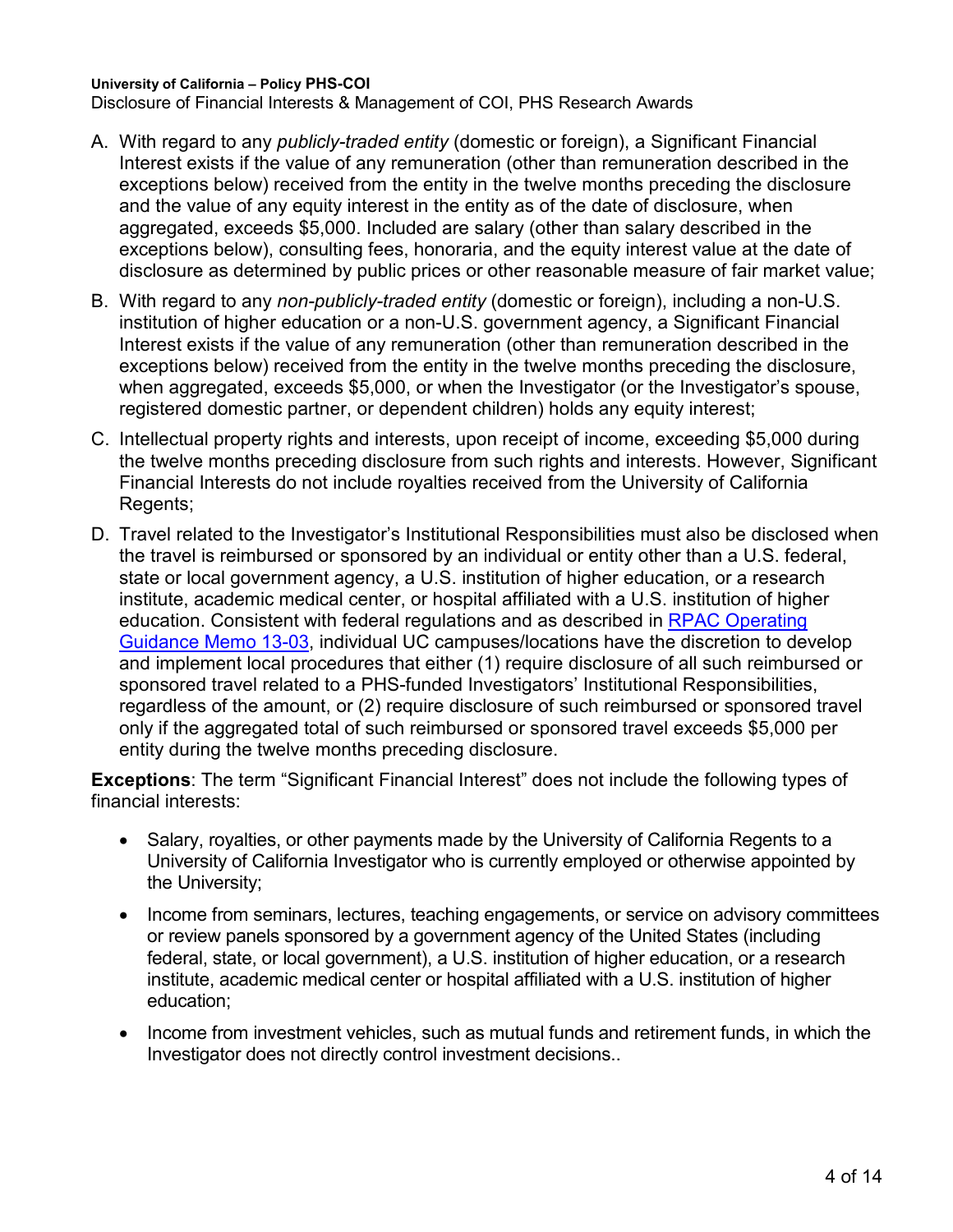Disclosure of Financial Interests & Management of COI, PHS Research Awards

## <span id="page-4-0"></span>**III. POLICY TEXT**

### **A. DISCLOSURE OF SIGNIFICANT FINANCIAL INTERESTS**

Investigators seeking PHS research funding or receiving PHS research support are required to disclose Significant Financial Interests related to their Institutional Responsibilities. These Investigators shall submit a disclosure of Significant Financial Interests in accordance with campus implementation procedures.

The requirement that an Investigator disclose a Significant Financial Interest under the terms of this Policy does not in and of itself imply the existence of an actual or potential Financial Conflict of Interest. The existence of a Financial Conflict of Interest, based upon the relationship of the Investigators' Significant Financial Interests to the Investigators' Institutional Responsibilities, is determined by a Designated Official(s) or an Independent Substantive Review Committee (ISRC) with input from the Investigator. If a Financial Conflict of Interest is identified, the Designated Official(s) or the ISRC shall recommend additional steps to manage or eliminate the conflict, to the Chancellor or Lab Director or designee who is authorized to act on that recommendation.

Investigators as defined by this policy, shall disclose to their campus all Significant Financial Interests related to their Institutional Responsibilities, no later than at the time of application for PHS funding.

This initial disclosure responsibility is separate from and in addition to an Investigator's ongoing duty throughout the period of a PHS research award to disclose to the campus Designated Official the Investigator's Significant Financial Interests, and those of the Investigator's spouse or registered domestic partner, $^2$  $^2$  and dependent children), related to the Investigator's Institutional Responsibilities:

- Within thirty (30) days of discovering or acquiring (e.g., through purchase, marriage or inheritance) any new Significant Financial Interest (with the exception of travel disclosures, noted below); and
- At least annually throughout the period of the award.

Before joining an ongoing PHS-funded research project new Investigators must submit a disclosure of Significant Financial Interests to the campus.

Under the terms of this Policy, Principal Investigators must identify all Investigators on the award who (that is, all individuals who will have responsibility for designing, conducting, or reporting the research to be funded by PHS) are required to disclose Significant Financial Interests.

Sponsored or reimbursed travel may be disclosed:

 $\overline{a}$ 

A. Prospectively listing all anticipated travel (including information about the purpose of the trip, the identity of the sponsor/organizer, the destination and the duration of the trip, as well as

<span id="page-4-1"></span><sup>&</sup>lt;sup>2</sup> The inclusion of "registered domestic partner" is consistent with California State law (Family Code section 297 et seq.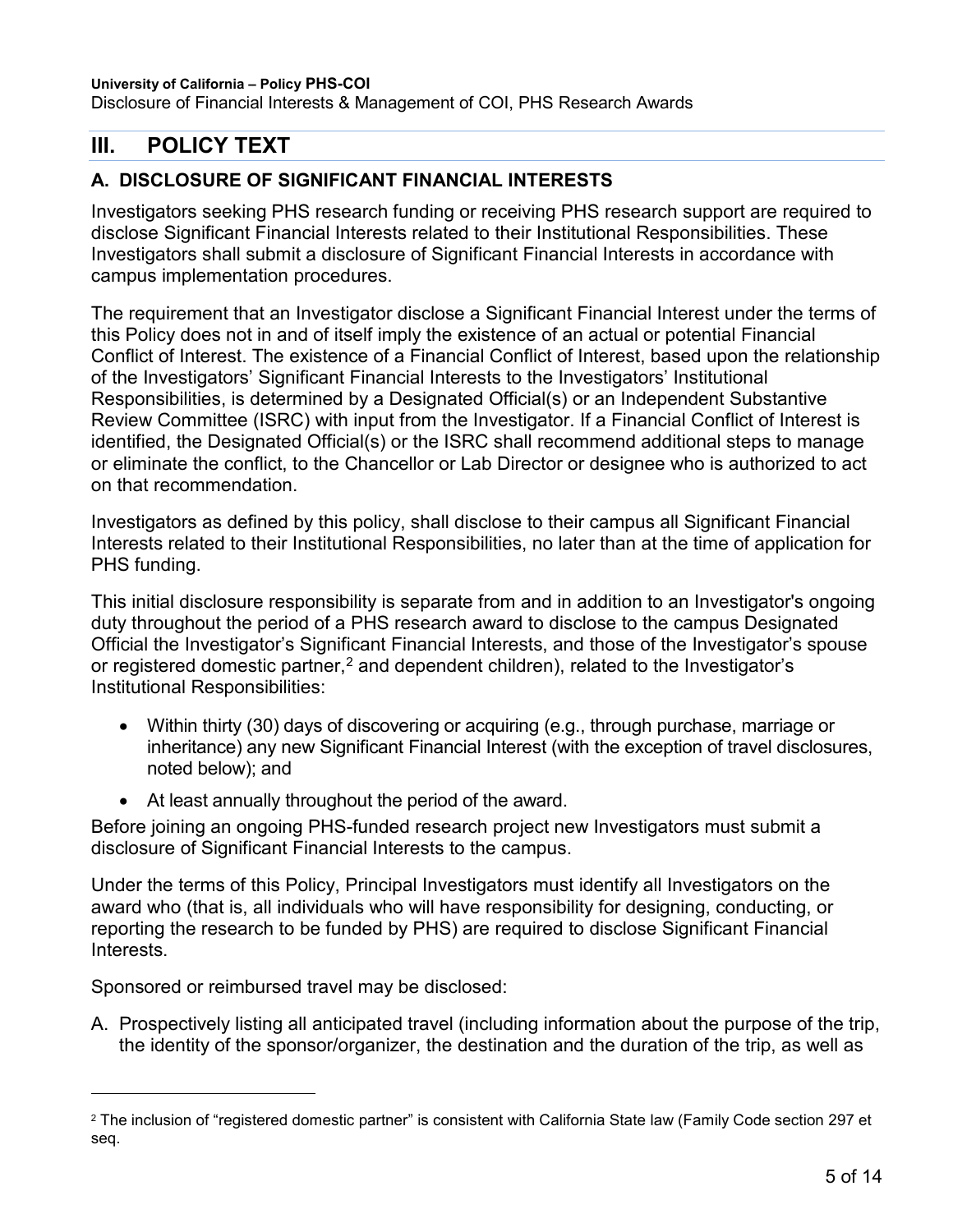Disclosure of Financial Interests & Management of COI, PHS Research Awards

any other information that may be required by the campus) for the twelve (12) month period following the filing of the Investigator's annual disclosure form; and/or

B. Within thirty (30) days of the occurrence of travel that either was not listed on the prospective annual travel report pursuant to paragraph a) or that significantly varied in the threshold reporting details from what was listed in the prospective report.

Collaborators from other institutions who share responsibility for the design, conduct or reporting of research results, and who will be conducting research under a sub-grant or subcontract from the University are expected to comply with the policies and procedures for disclosure and review of a Significant Financial Interests at the institution at which they are employed or, if their institution does not have a conflict of interest policy that complies with the DHHS regulations, they must comply with the University's policies and procedures for disclosure and review of a Significant Financial Interests related to PHS sponsored awards. Subawards issued by the University will ask the subrecipient institution to certify that its policy is in compliance with DHHS conflict of interest regulations, and unless the subrecipient does not have a DHHS-compliant policy, will indicate that the recipient organization is responsible for reviewing the disclosures submitted by its Investigators and, if a Financial Conflict of Interest is identified, for sending the University notification of the conflict and of the subrecipient institution's plan to manage, reduce or eliminate the identified conflicts, in accordance with PHS reporting requirements.

Collaborators who share responsibility for the design, conduct, and reporting of research results and who will participate in research under an independent consulting agreement issued by the University should be identified as Investigators by the Principal Investigator and should complete the University disclosure forms. If, upon review, the University determines that these financial interests could directly and significantly affect the design, conduct, or reporting of the research to be performed under the agreement, consultants will be expected to adhere to the plans put in place to eliminate, reduce or manage the identified conflicts of interest.

### **B. REVIEW OF DISCLOSURES; MANAGEMENT PLAN**

With each PHS proposal, progress report, incremental funding or extension, Investigators' Significant Financial Interests disclosures will be reviewed by the Designated Official(s) to determine whether there are any Significant Financial Interests that reasonably appear to be related to the PHS-funded research activity in which the Investigator is engaged. Investigators shall have an opportunity to indicate whether or not they believe the Significant Financial Interest(s) they reported are related to their PHS-funded research activities.

In the event that the campus Designated Official(s) conclude that an Investigator's Significant Financial Interest reasonably appears to directly and significantly affect the design, conduct or reporting of the PHS-funded research; or is in an entity whose financial interest could be affected by the research, the Disclosure and appropriate documentation shall be forwarded to the campus or National Laboratory ISRC or Designated Official for consideration. (At the Lawrence Berkeley National Laboratory, this requirement can be delegated to the Reviewing Official working in concert with National Laboratory management and Ad Hoc Review Committees, where appropriate). When it is determined that there is a Financial Conflict of Interest, the ISRC (or Laboratory equivalent) shall make a final recommendation to the Chancellor or Laboratory Director (or designee) about whether any conditions or restrictions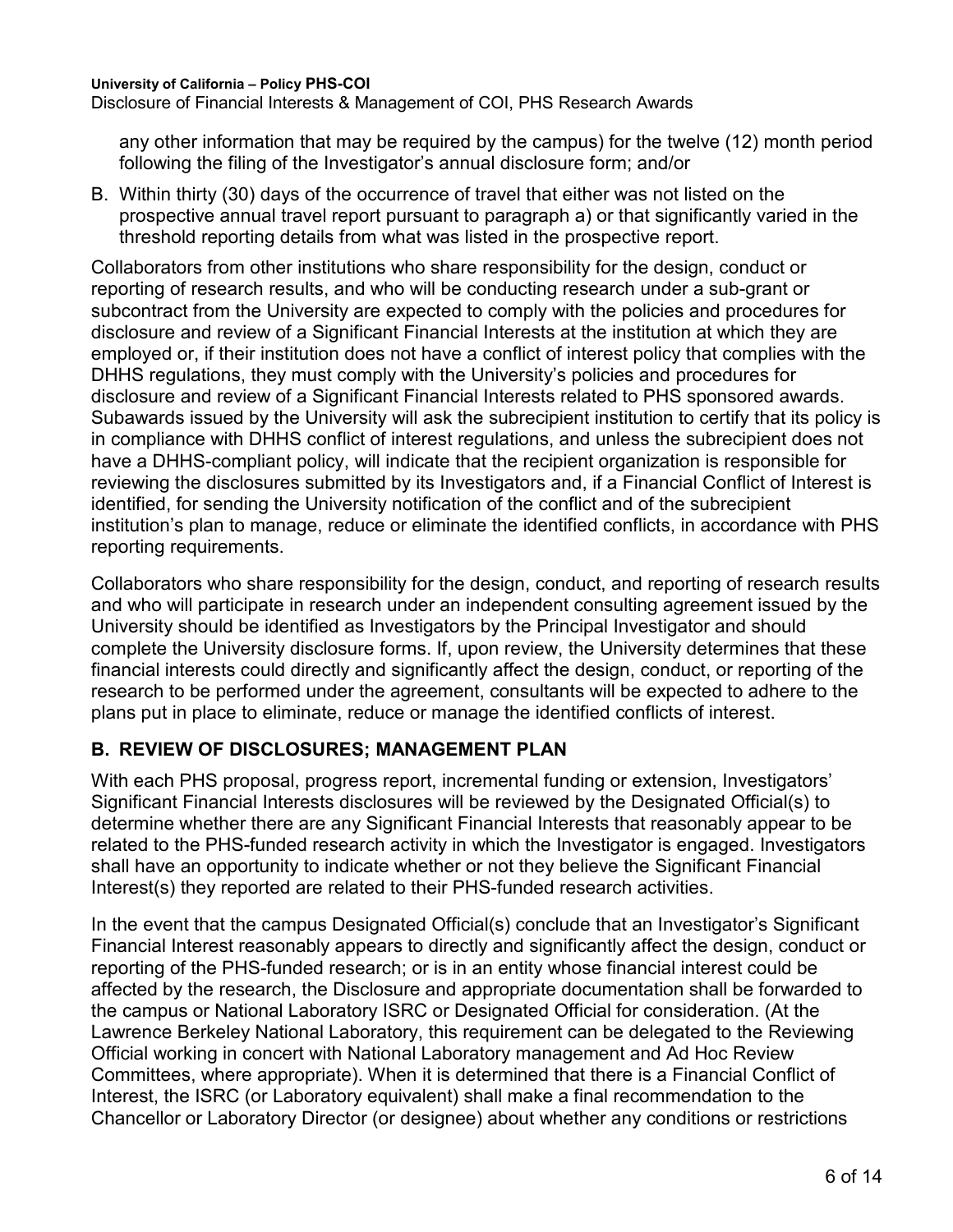Disclosure of Financial Interests & Management of COI, PHS Research Awards

should be placed on the project to eliminate or manage the Financial Conflict of Interest before the support can be accepted.

The management plan is to be implemented prior to the University's expenditure of PHS funds awarded for the research project, and shall specify the actions that are required to manage the Financial Conflict of Interest, and shall include:

- The role and principal duties of the conflicted Investigator;
- Conditions of the management plan;
- How the plan will safeguard objectivity in the research activity;
- Confirmation of the Investigator's agreement to the plan; and
- How the plan will be monitored.

The same review process takes place when an Investigator reports a new Significant Financial **Interest** 

### **C. REPORTING TO PHS**

Prior to the University's expenditure of any funds provided under a PHS award, the University must provide to the PHS funding agency an initial report regarding Investigator Financial Conflict of Interest. If Financial Conflicts of Interest are eliminated before research funds are expended, the University is not required to submit a report to the PHS funding agency.

During the period of the award, the University shall, within 60 days of receipt of disclosure of a new or newly-discovered Significant Financial Interest, review the disclosure, determine whether it is related to PHS-funded research, determine whether it constitutes a Financial Conflict of Interest, and if so, implement a management plan and report the Financial Conflict of Interest to the PHS funding agency.

For any Financial Conflict of Interest that the University reports to a PHS awarding agency, the University shall provide to the PHS awarding agency an annual Financial Conflict of Interest report that addresses the status of the conflict and any changes to the management plan, for the duration of the project. The annual report shall specify whether the Financial Conflict of Interest is still being managed or explain why it no longer exists. The University must provide annual reports to the PHS awarding agency for the duration of the project period ((including extensions with or without funds).

Within 60 days of determining that a Financial Conflict of Interest exists for a new Investigator who joins an ongoing PHS-funded research activity, the University must implement a management plan and submit a report to the PHS funding agency.

In any case in which the Department of Health and Human Services (DHHS) determines that a PHS-sponsored project of clinical research whose purpose is to evaluate the safety or effectiveness of a drug, medical device or treatment has been designed, conducted, or reported by an Investigator with a Financial Conflict of Interest that was not managed or reported by the University as required by this policy and Federal regulation, the University shall require the Investigator to disclose the Financial Conflict of Interest in each public presentation of the results of the research and to request an addendum to previously published presentations.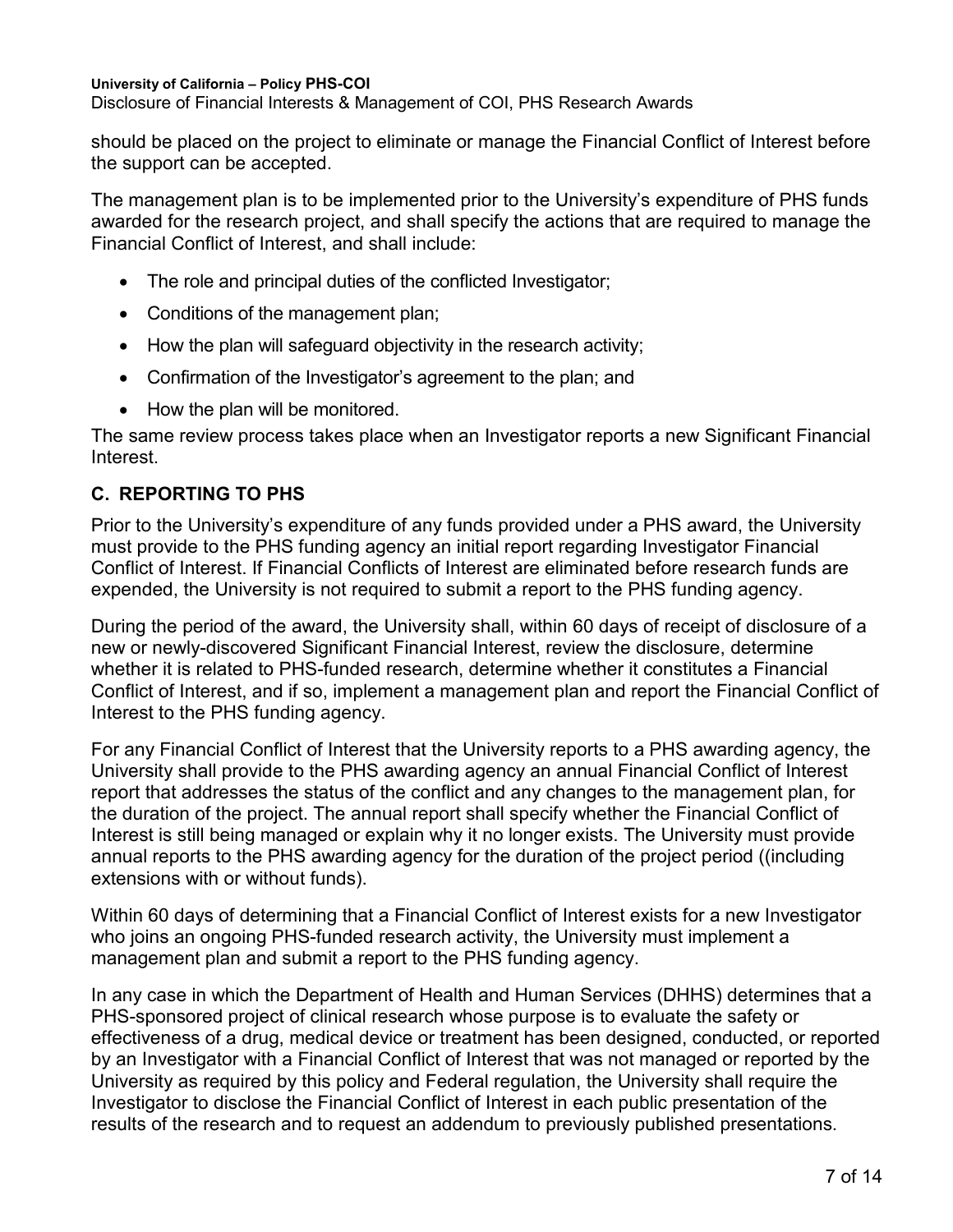#### **University of California – Policy PHS-COI** Disclosure of Financial Interests & Management of COI, PHS Research Awards

## **D. MONITORING**

The management plan put in place by the campus shall specify the way in which the Investigator's compliance with the management will be monitored on an ongoing basis until completion of the PHS-funded research project.

### **E. RETROSPECTIVE REVIEWS AND MITIGATION REPORTS**

When during the course on ongoing PHS-funded research project, the University identifies a Significant Financial Interest that was not disclosed in a timely manner by an Investigator or which was not previously reviewed, the Designated Official will, within 60 days, review the Significant Financial Interest to determine whether it is related to PHS- funded research activity, determine whether a Financial Conflict of Interest exists, and if so, implement a management plan on at least on an interim basis.

In addition, whenever a Financial Conflict of Interest is not identified or managed in a timely manner, regardless of whether the Investigator did not disclose an SFI that was later determined to be a Financial Conflict of Interest, or the University did not review or manage the Financial Conflict of Interest, or the Investigator failed to comply with a previously implemented management plan, the University must within 120 days of the determination of non-compliance, complete a retrospective review of the Investigator's activities and the PHS-funded research. The purpose of this retrospective review is to determine if the ongoing PHS-funded research was biased in its design, conduct or reporting. The University will document the retrospective review; such documentation will include the project number; project title; name of Investigator with the Financial Conflict of Interest; name of the entity with which the Investigator has a Financial Conflict of Interest; the reasons for the retrospective review; detailed methodology used for the retrospective review; findings; and conclusions.

• Based on the results of the retrospective review, if appropriate, the previously submitted Financial Conflict of Interest report should be updated to specify the actions that the University will take to manage the identified Financial Conflict of Interest going forward.

If bias was found during the retrospective review, the University will promptly notify the PHS funding agency and will draft a mitigation report that at a minimum documents the key elements of the retrospective review, describes the impact of the bias on the research, and outlines the University's plans to eliminate or mitigate the effect of the bias.

### **F. RECORD RETENTION**

Records will be retained for as long as designated in the [UC Records Retention Schedule.](https://recordsretention.ucop.edu/) All records pertaining to pending, foreseeable or ongoing litigation; an investigation, an ongoing audit, or a request for records, cannot be destroyed until these actions have been completed or resolved. These records will be maintained according to the University's Records Management Program and instructions from legal counsel.

## **G. TRAINING**

Each Investigator, including collaborators, consultants or subcontractors, must complete NIHcompliant training about this policy (Disclosure of Financial Interests & Management of Conflicts of Interest, Public Health Service Research Awards) and the PHS Conflict of Interest regulations (42 C.F.R. Part 50, Subpart F and 45 C.F.R. Part 94) prior to engaging in research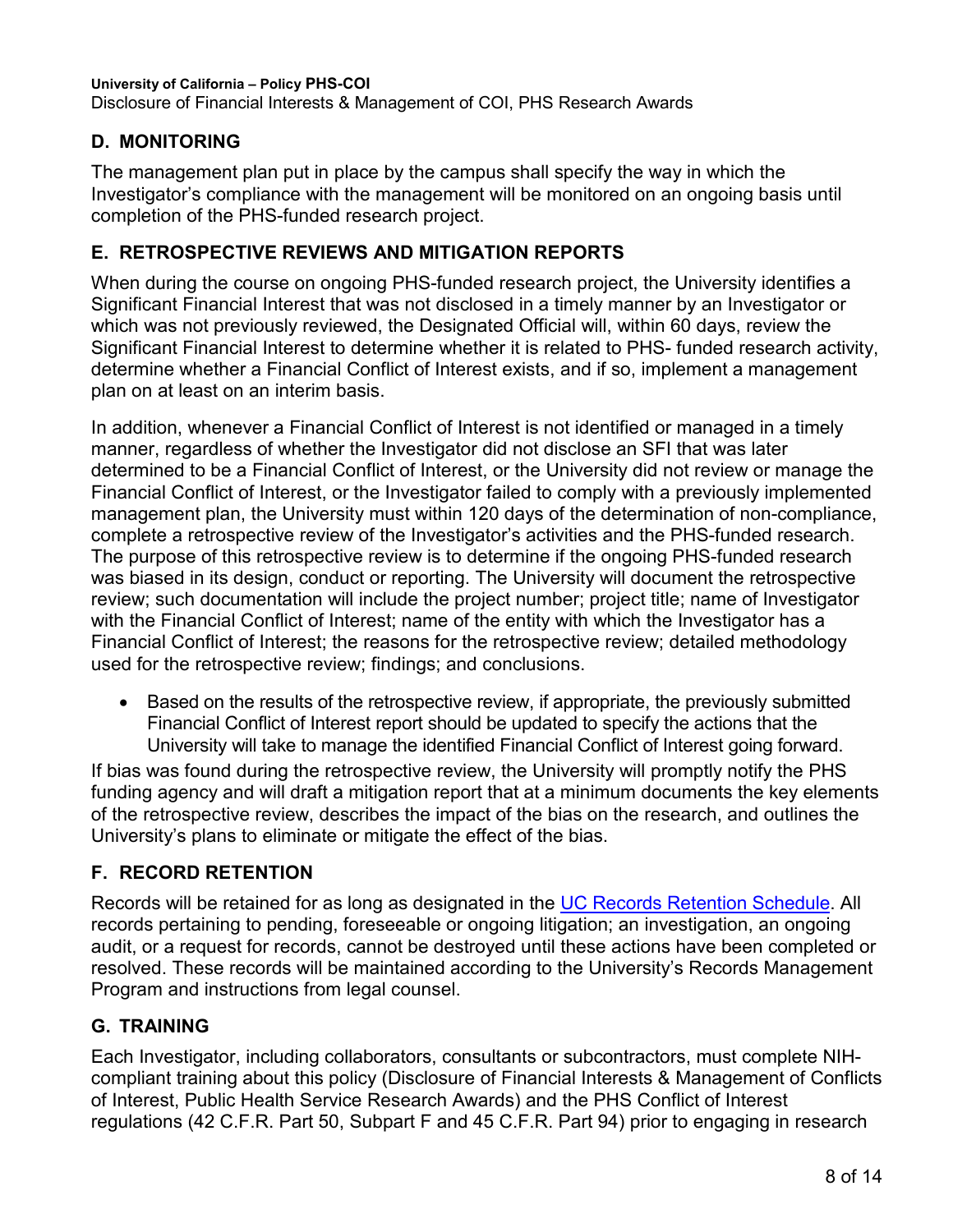Disclosure of Financial Interests & Management of COI, PHS Research Awards

related to any PHS-funded project and at least every 4 years thereafter, while receiving PHS research funding, and at other times as may be required by the University in accordance with DHHS regulations. For PHS-funded Investigators who are new to the campus or who are joining an ongoing PHS Research Activity, the campus should establish a reasonable, expeditious timeframe when Investigators must complete training.

### **H. PUBLIC ACCESS TO INFORMATION**

The Designated Official at each University of California campus shall identify one campus email address and one office address as the recipient addresses for public requests for information under the PHS regulations and this policy, and shall take action necessary to provide reasonable notice of those addresses to the public, including prominently posting this information on the campus web site.

The campus must respond within 5 business days to any request for information about Significant Financial Interests held by Key Personnel when the University has determined that the disclosed Significant Financial Interests are related to the PHS- funded research, and constitute Financial Conflicts of Interest. Each campus should designate an address to which public requests for information should be sent. The 5-day response time shall be measured from the date that the request for information is received at the campus-designated address until the date a response is sent to the requestor.

Disclosure forms, Disclosure Update forms, and Management Plans including determinations of Financial Conflicts of Interest under this policy are public records open to public inspection, under federal and state law.

### **I. SANCTIONS**

Failure of an individual to file a complete and truthful financial disclosure for pending proposals, or when a new interest is obtained, or failure to comply with any conditions or restrictions directed or imposed, including failure to cooperate with appointed award monitoring bodies, will be grounds for discipline pursuant to the University Policy on Faculty Conduct and the Administration of Discipline (Academic Personnel Manual, [APM-016\)](https://www.ucop.edu/academic-personnel-programs/_files/apm/apm-016.pdf) and/or other applicable employee or student disciplinary policies.

Agreements with consultants who either fail to file a complete disclosure or fail to comply with any conditions or restrictions imposed may be terminated for cause. In addition, federal regulations may require reports to the federal sponsor of any violations of federal regulations and University policy..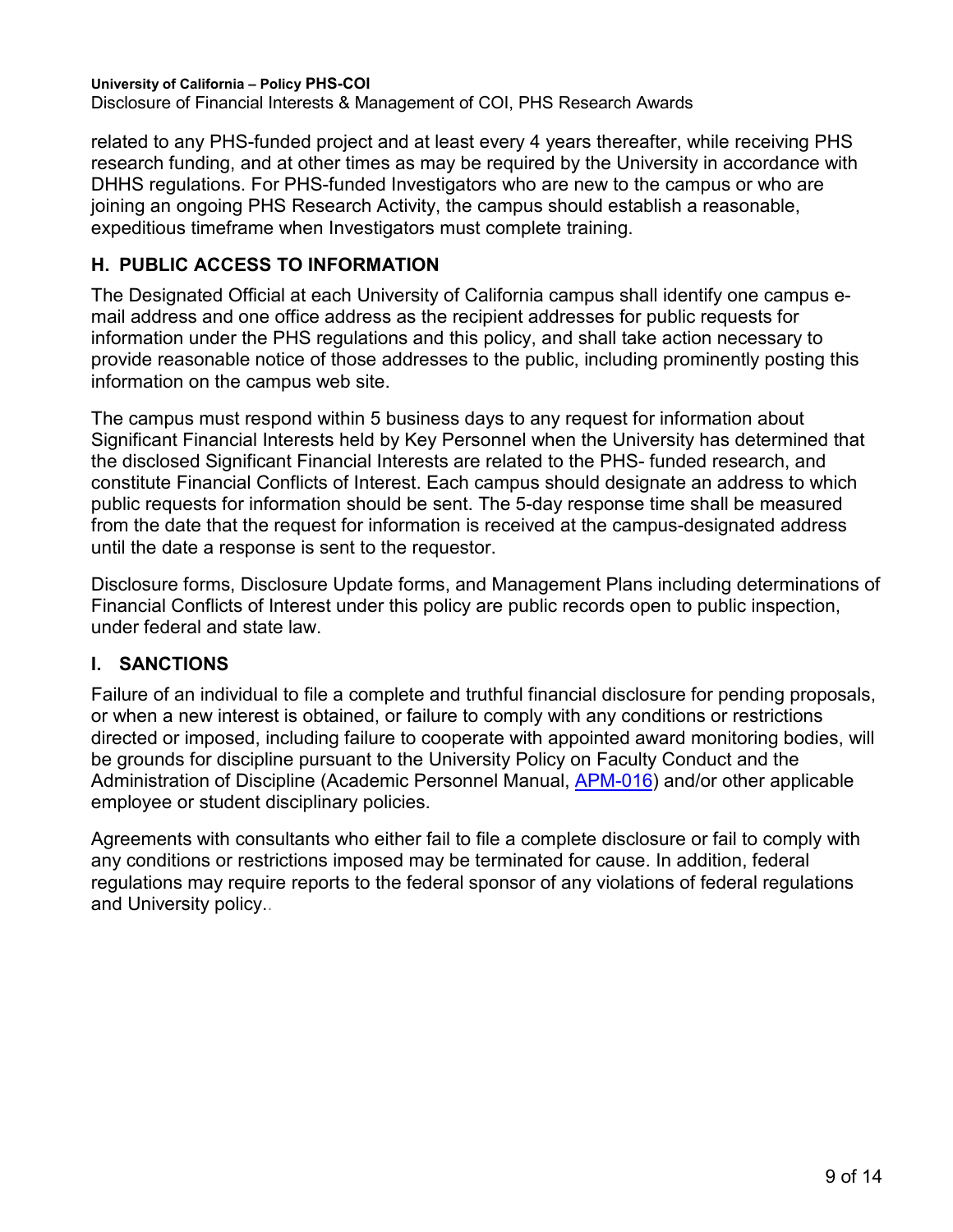Disclosure of Financial Interests & Management of COI, PHS Research Awards

## <span id="page-9-0"></span>**IV. COMPLIANCE / RESPONSIBILITIES**

| <b>Function</b>                                | <b>Responsibilities</b>                                                                                                                                                                                                                                                                                                                                                                                                                                                                                                                                                                                                                         |  |  |
|------------------------------------------------|-------------------------------------------------------------------------------------------------------------------------------------------------------------------------------------------------------------------------------------------------------------------------------------------------------------------------------------------------------------------------------------------------------------------------------------------------------------------------------------------------------------------------------------------------------------------------------------------------------------------------------------------------|--|--|
| Investigators, as<br>defined by this<br>policy | Must disclose to their campus all Significant Financial Interests (SFIs)<br>$\bullet$<br>related to the Investigator's Institutional Responsibilities, no later than at<br>the time of application for PHS funding.                                                                                                                                                                                                                                                                                                                                                                                                                             |  |  |
|                                                | Throughout the period of the PHS research award, must disclose to the<br>$\bullet$<br>campus their SFIs, and those of their spouse or registered domestic<br>partner and dependent children:                                                                                                                                                                                                                                                                                                                                                                                                                                                    |  |  |
|                                                | Within 30 days of discovering or acquiring any new SFI; and<br>$\Box$                                                                                                                                                                                                                                                                                                                                                                                                                                                                                                                                                                           |  |  |
|                                                | At least annually throughout the period of the award.<br>$\Box$                                                                                                                                                                                                                                                                                                                                                                                                                                                                                                                                                                                 |  |  |
|                                                | Before joining an ongoing PHS-funded research project new Investigators<br>$\bullet$<br>must submit a disclosure of Significant Financial Interests to the campus.                                                                                                                                                                                                                                                                                                                                                                                                                                                                              |  |  |
|                                                | Principal Investigators must fully identify all Investigators on the award<br>$\bullet$<br>who are required to disclose SFIs under the terms of this Policy.                                                                                                                                                                                                                                                                                                                                                                                                                                                                                    |  |  |
|                                                | Investigators must complete NIH-compliant training about the University's<br>$\bullet$<br>PHS financial conflicts of interest policy prior to engaging in research<br>related to any PHS-funded project and at least every 4 years thereafter,<br>while receiving PHS research funding and at other times as may be<br>required by the University under this Policy.                                                                                                                                                                                                                                                                            |  |  |
|                                                | In cases where the University has identified a financial conflict of interest<br>$\bullet$<br>held by the Investigator and has implemented a management plan to<br>eliminate, reduce or manage the conflict, must adhere to the terms of the<br>management plan.                                                                                                                                                                                                                                                                                                                                                                                |  |  |
|                                                | Where DHHS determines that a PHS-sponsored project of clinical<br>$\bullet$<br>research whose purpose is to evaluate the safety or effectiveness of a<br>drug, medical device or treatment has been designed, conducted, or<br>reported by an Investigator with a Financial Conflict of Interest that was<br>not managed or reported by the University as required by this policy and<br>federal regulation, the University shall require the Investigator to disclose<br>the Financial Conflict of Interest in each public presentation of the results<br>of the research and to request an addendum to previously published<br>presentations. |  |  |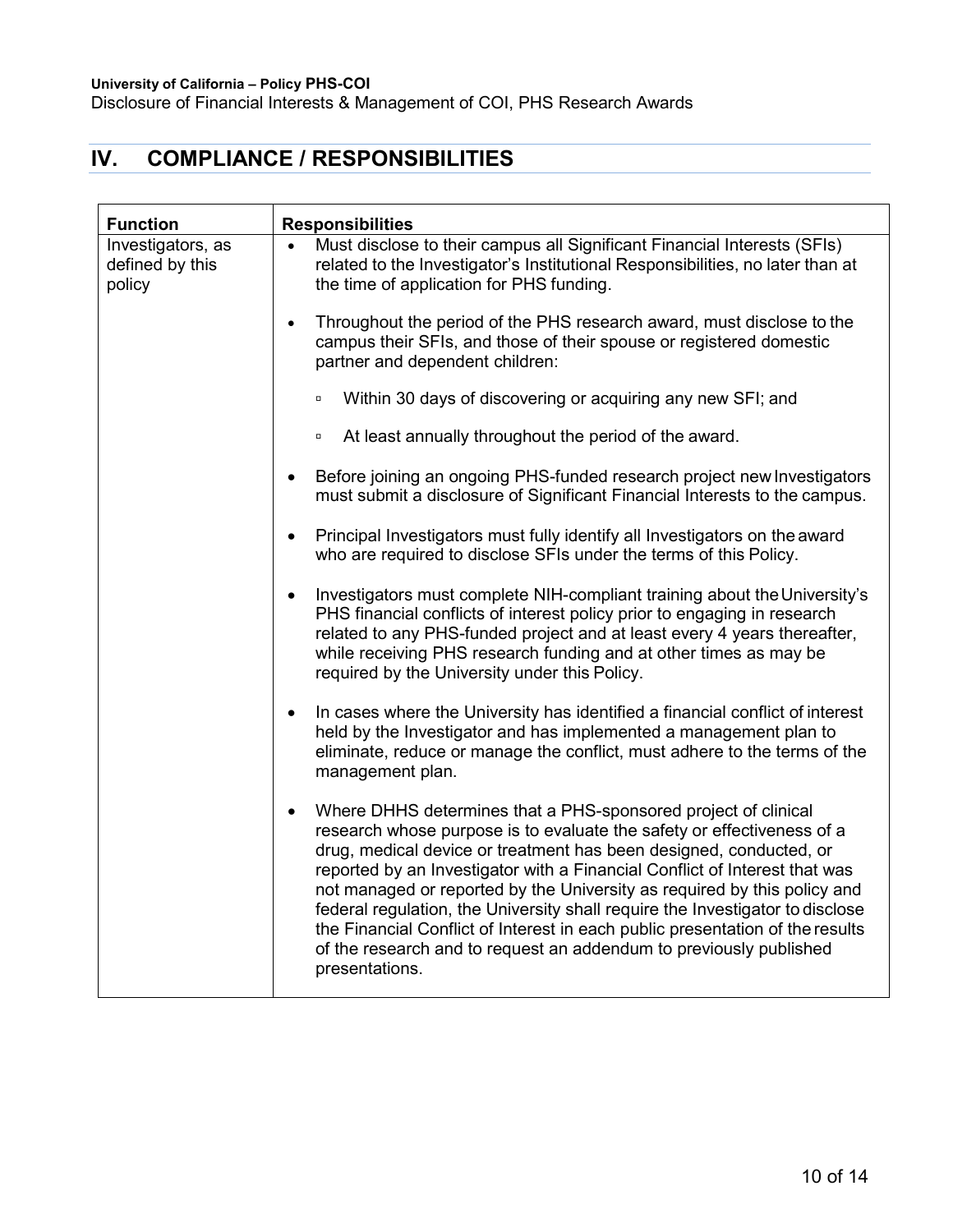Disclosure of Financial Interests & Management of COI, PHS Research Awards

| <b>Function</b>                                                                                                                                                                                                                                                     | <b>Responsibilities</b>                                                                                                                                                                                                                                                                                                                                                                                                                                                                                                                                                                                                                                                                                                                                                                                                                                                                                                                                                                                                                                                                                         |  |  |  |
|---------------------------------------------------------------------------------------------------------------------------------------------------------------------------------------------------------------------------------------------------------------------|-----------------------------------------------------------------------------------------------------------------------------------------------------------------------------------------------------------------------------------------------------------------------------------------------------------------------------------------------------------------------------------------------------------------------------------------------------------------------------------------------------------------------------------------------------------------------------------------------------------------------------------------------------------------------------------------------------------------------------------------------------------------------------------------------------------------------------------------------------------------------------------------------------------------------------------------------------------------------------------------------------------------------------------------------------------------------------------------------------------------|--|--|--|
| Non-UC<br>collaborators,<br>consultants or<br>subcontractors who<br>share responsibility<br>for the design,<br>conduct or reporting<br>of research results,<br>and who will be<br>conducting research<br>under a sub-grant or<br>subcontract from the<br>University | Must comply with the policies and procedures for disclosure and review of<br>$\bullet$<br>SFIs at the institution at which they are employed, or, if their institution<br>does not have a conflict of interest policy that is compliant with the DHHS<br>regulations, they must comply with this policy and campus procedures for<br>disclosure and review of SFIs related to PHS-sponsored awards.<br>Must comply with all requirements of their institution's (or this) policy that<br>$\bullet$<br>pertain to Investigators, including completing NIH-compliant training about<br>the PHS financial conflicts of interest policy prior to engaging in research<br>related to any PHS-funded contract and at least every 4 years thereafter,<br>while receiving PHS research funding                                                                                                                                                                                                                                                                                                                          |  |  |  |
| Institutions that<br>receive<br>subawards<br>issued by the<br>University for<br>PHS-funded<br>research                                                                                                                                                              | In cases where the agreement between the University and the<br>$\bullet$<br>subrecipient specifies that the subrecipient's conflict of interest policy<br>shall apply:<br>Must certify that the subrecipient's conflict of interest policy complies<br>$\Box$<br>with the requirements of the DHHS regulations<br>Must review financial disclosures made by Investigators at the<br>$\Box$<br>subrecipient institution and, if any Financial Conflicts of Interest are<br>identified, send the University notification of the conflict and of the<br>subrecipient institution's plan to manage, reduce or eliminate the<br>identified conflicts, in accordance with PHS reporting requirements.<br>In cases where the agreement between the University and the<br>$\bullet$<br>subrecipient specifies that the University's conflict of interest policy shall<br>apply, must submit to the University, within the time period specified in its<br>subrecipient agreement with the University, all disclosures by subrecipient<br>Investigators of Significant Financial Interests, for the University's review. |  |  |  |
| <b>Campus Designated</b><br>Official                                                                                                                                                                                                                                | Must solicit and review Investigators' SFI disclosures for each PHS<br>proposal, progress report, incremental funding or extension, to determine<br>whether there are any SFIs that reasonably appear to be related to the<br>PHS-funded research activity in which the Investigator is engaged.<br>If an SFI reasonably appears to directly and significantly affect the design,<br>$\bullet$<br>conduct or reporting of the PHS-funded research activity, the Campus<br>Designated Official shall forward the disclosure and appropriate<br>documentation to the campus or Laboratory ISRC for consideration.<br>Upon the ISRC's determination of a Financial Conflict of Interest (see<br>$\bullet$<br>below), must develop a Management Plan specifying actions required to<br>manage the Financial Conflict of Interest, how the plan will safeguard<br>objectivity in the research activity, confirms the investigator's agreement to<br>the plan, and specifies the way in which the Investigator's compliance with<br>the management plan shall be monitored.                                           |  |  |  |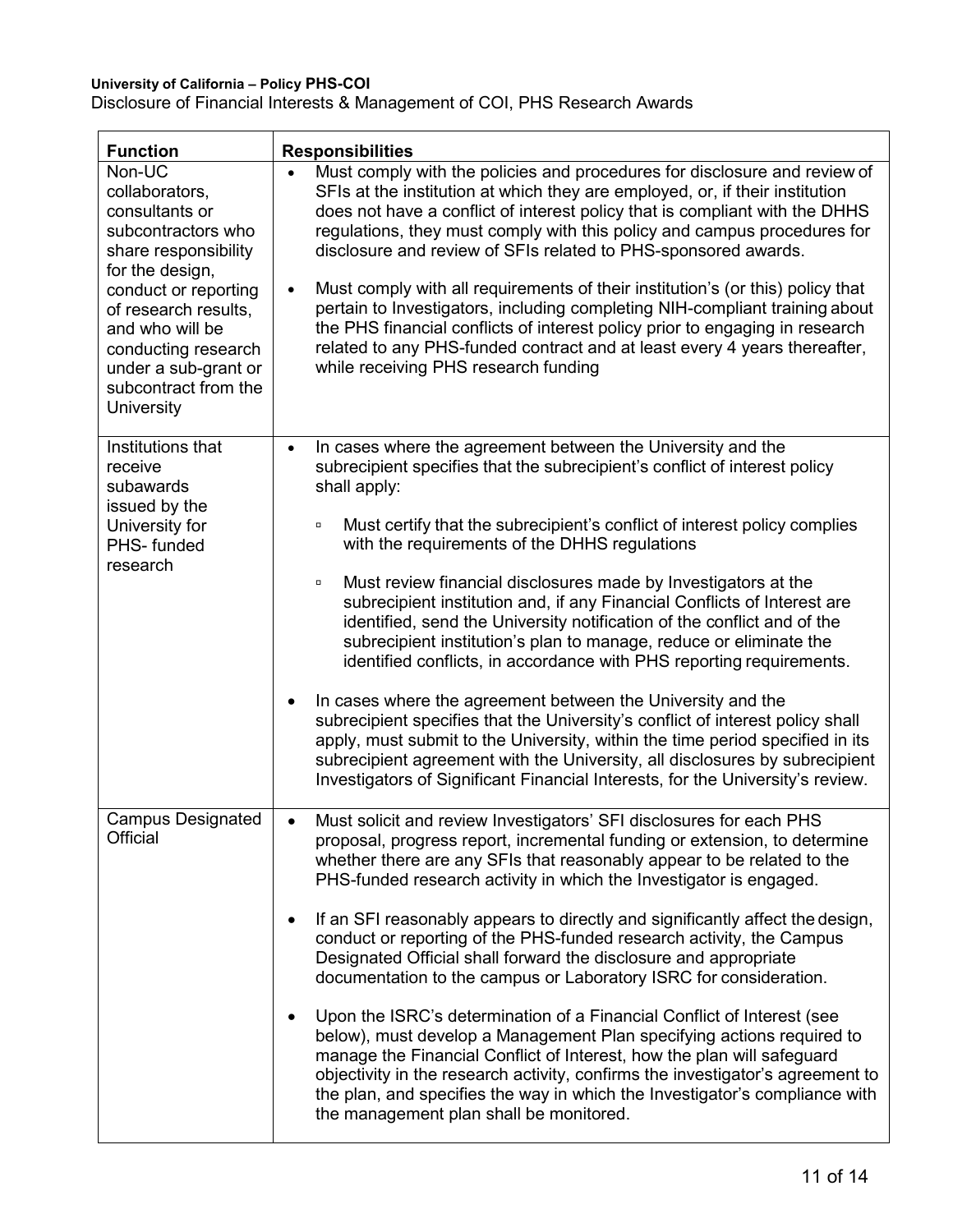Disclosure of Financial Interests & Management of COI, PHS Research Awards

| <b>Function</b><br><b>Responsibilities</b>                                                              |                                                                                                                                                                                                                                                                                                                                                                                                                                                                                                                                                       |
|---------------------------------------------------------------------------------------------------------|-------------------------------------------------------------------------------------------------------------------------------------------------------------------------------------------------------------------------------------------------------------------------------------------------------------------------------------------------------------------------------------------------------------------------------------------------------------------------------------------------------------------------------------------------------|
|                                                                                                         | Must respond within 5 business days to any request for information<br>$\bullet$<br>submitted in accordance with this policy about SFIs held by Key<br>Personnel when the University has determined that the disclosed SFIs are<br>related to the PHS-funded research, and constitute Financial Conflicts of<br>Interest.                                                                                                                                                                                                                              |
|                                                                                                         | Prior to the University's expenditure of any funds provided under a PHS<br>٠<br>award (and within 60 days of any subsequently identified financial conflict<br>of interest), must provide to the PHS funding agency an initial report<br>regarding Investigator Financial Conflict of Interest (including financial<br>conflicts of interest of subrecipient investigators in cases where the<br>agreement with the subrecipient institution specifies that they will follow<br>the University of California's financial conflict of interest policy. |
|                                                                                                         | During the period of the award shall, within 60 days of receipt of disclosure<br>$\bullet$<br>new or newly-discovered SFI, must review the disclosure, determine<br>whether it constitutes a Financial Conflict of Interest, and if so, report the<br>Financial Conflict of Interest to the PHS-funding agency. If a Financial<br>Conflict of Interest ceases to exist during the course of the award, updated<br>information about the status of that Financial Conflict of Interest should be<br>reported to the PHS funding agency.                |
|                                                                                                         | Must provide an annual Financial Conflict of Interest report to the PHS<br>$\bullet$<br>awarding agency addressing the status of the conflict and any changes to<br>the management plan, for the duration of the project period (including<br>extensions with or without funds).                                                                                                                                                                                                                                                                      |
|                                                                                                         | Must submit a report to the PHS-funding agency within 60 days of<br>$\bullet$<br>determining that a Financial Conflict of Interest exists for new Investigator<br>who joins an ongoing PHS-funded research activity.                                                                                                                                                                                                                                                                                                                                  |
|                                                                                                         | If UC is a subrecipient of a PHS award from another institution, must report<br>$\bullet$<br>to that institution any FCOIs that UC identifies for UC investigators.                                                                                                                                                                                                                                                                                                                                                                                   |
| Independent<br>Substantive<br><b>Review Committee</b><br>(ISRC) or National<br>Laboratory<br>equivalent | Must determine whether, based on documentation from designated<br>Campus Official, there is a financial conflict of interest, and makes a final<br>recommendation to the Chancellor or Laboratory Director (or designee)<br>about whether any conditions or restrictions should be placed on the<br>project to eliminate or manage the Financial Conflict of Interest.                                                                                                                                                                                |
| <b>Campus Contracts</b><br>& Grants office                                                              | If the PHS award is to be conducted thru a subaward, must incorporate as<br>$\bullet$<br>part of a written agreement with subrecipients terms that establish whether<br>the UC PHS COI policy or the policy of the subrecipient (which must be<br>compliant with DHHS regulations) will apply to the subrecipient's<br>investigators.                                                                                                                                                                                                                 |

٦Ì,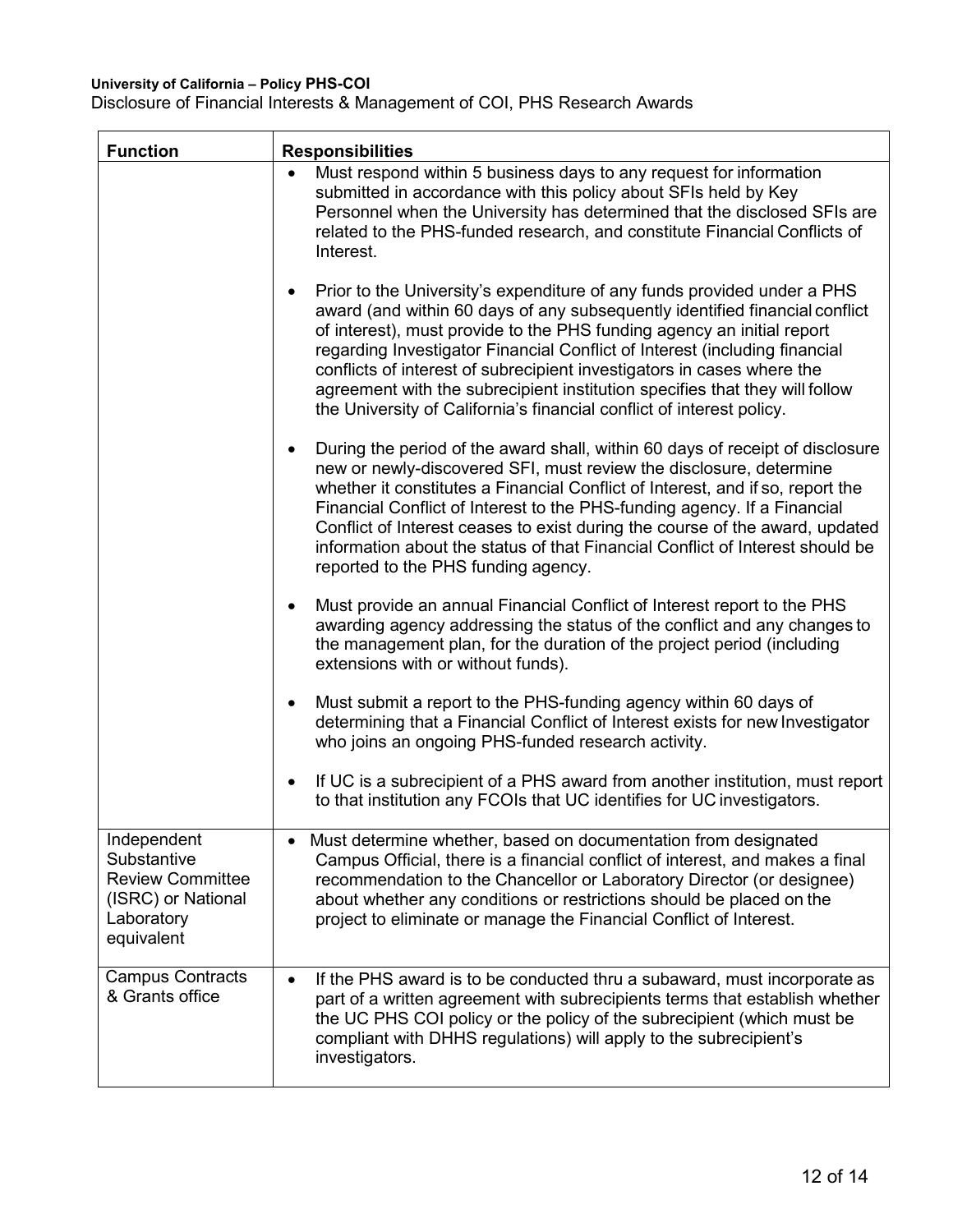Disclosure of Financial Interests & Management of COI, PHS Research Awards

| <b>Function</b>                                                          | <b>Responsibilities</b> |                                                                                                                                                                                                 |
|--------------------------------------------------------------------------|-------------------------|-------------------------------------------------------------------------------------------------------------------------------------------------------------------------------------------------|
| Chancellor or<br><b>National Laboratory</b><br>Director (or<br>designee) | $\bullet$               | Must determine, based on final recommendation of the ISRC, the<br>conditions or restrictions that should be placed on the project to eliminate<br>or manage the Financial Conflict of Interest. |

## <span id="page-12-0"></span>**V. PROCEDURES**

Campuses and the Lawrence Berkeley National Laboratory shall develop procedures to implement this systemwide policy.

## <span id="page-12-1"></span>**VI. RELATED INFORMATION**

*For related forms, templates and guidance***,** please access the UCOP [Research Policy](https://www.ucop.edu/research-policy-analysis-coordination/policies-guidance/conflict-of-interest/)  [Analysis and Coordination website.](https://www.ucop.edu/research-policy-analysis-coordination/policies-guidance/conflict-of-interest/)

[RPAC Guidance Memo 13-03:](https://researchmemos.ucop.edu/index.php/site/memoDetail/memo_id/RPAC-13-03) Travel Disclosure Options under University of California Disclosure of Financial Interests & Management of Conflicts of Interest, Public Health Service Research Awards Policy.

For the *University Conflict of Interest Policy Related to (non-PHS) NSF-Sponsored Research***,**  please see**:** [University Policy on Disclosure of Financial Interests and](https://policy.ucop.edu/doc/2500633/NSFCOIDisclosure) Management of [Conflicts of Interest, National Science Foundation Awards.](https://policy.ucop.edu/doc/2500633/NSFCOIDisclosure)

For the University Policy Related to Disclosure by Academic Appointees of Financial Conflicts of Interest in Private Sponsors of Research (pursuant to the State Political Reform Act), please see: [University Policy on Disclosure of Financial Interests and Management of](https://policy.ucop.edu/doc/2000678/COI-700-U)  [Conflicts of Interest in Private Sponsors of Research](https://policy.ucop.edu/doc/2000678/COI-700-U) and [Academic Personnel Manual APM-](https://ucop.edu/academic-personnel-programs/_files/apm/apm-028.pdf)[028.](https://ucop.edu/academic-personnel-programs/_files/apm/apm-028.pdf)

For the *University Conflict of Interest Policy Related to State Public Records Act Conflict of Interest Requirements,* please see: [University of California's Conflict of](https://www.ucop.edu/uc-legal/legal-resources/conflict-of-interest-code.html) Interest Code.

For the *University Policy on Conflict of Commitment and Outside Activities of Faculty Members (APM 025)***,** please see: [Academic Personnel Manual APM-025.](https://www.ucop.edu/academic-personnel-programs/_files/apm/apm-025.pdf)

For the University Policy on Conflict of Commitment and Outside Activities of Health Sciences Compensation Plan Participants (APM 671), please see: [Academic Personnel Manual APM-](https://www.ucop.edu/academic-personnel-programs/_files/apm/apm-671.pdf)[671.](https://www.ucop.edu/academic-personnel-programs/_files/apm/apm-671.pdf)

For information regarding disclosure of foreign interests or activities, please see the [Foreign](https://www.ucop.edu/ethics-compliance-audit-services/compliance/research-compliance/foreign-influence.html)  [Influence webpage \(Ethics, Compliance and Audit Services\)](https://www.ucop.edu/ethics-compliance-audit-services/compliance/research-compliance/foreign-influence.html) – see FAQs below.

For the federal Department of Health and Human Services (HHS) regulations on conflict of interest, please see [42 C.F.R. Part 50, Subpart F and 45 C.F.R. Part 94, as revised on August](https://www.govinfo.gov/content/pkg/FR-2011-08-25/pdf/2011-21633.pdf)  [25, 2011.](https://www.govinfo.gov/content/pkg/FR-2011-08-25/pdf/2011-21633.pdf) More information can be found on the [NIH website on Financial Conflict of Interest.](https://grants.nih.gov/grants/policy/coi/index.htm)

For the federal Department of Energy (DOE) Interim Conflict of Interest Policy for Financial